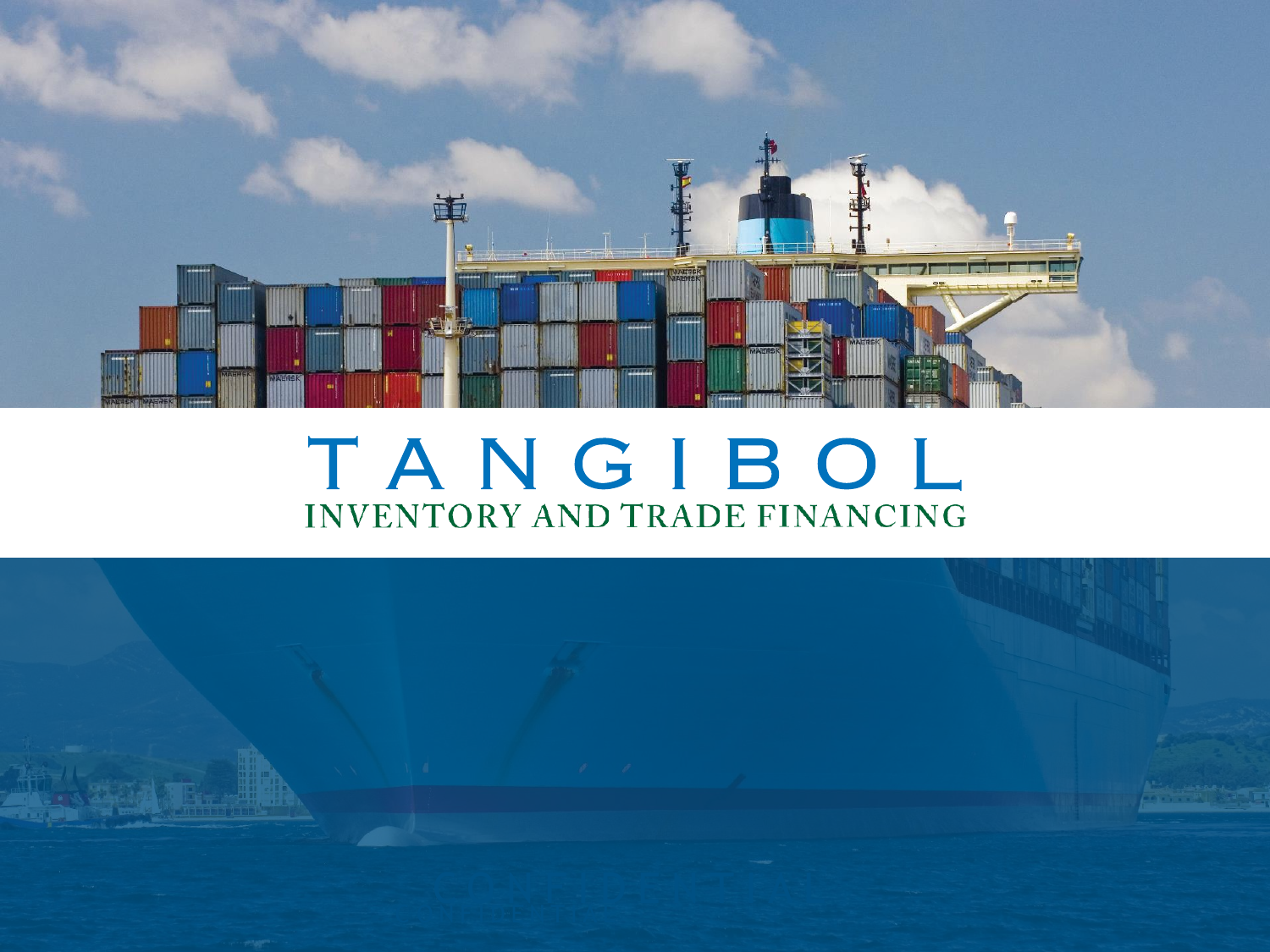### **Company Overview**



#### WHO ARE WE?

Tangibol is a specialty finance company focused on financing inventory in the supply chain.



## WHAT DO WE DO?

Finance inventory off balance sheet, while protecting the principal through collateral control, during transport and storage. Inventory finance is the main focus of our activities.



## WHY CHOOSE US?

Over 30 years of experience delivering innovative solutions for international trade, supply chain, and distribution finance.



# **OBJECTIVE**

Leading value chain finance with a platform for sustainable global inventory and trade finance solutions.

## JUST-IN-TIME INVENTORY

We efficiently execute tailor made solutions for our clients needs. In depth underwriting and due diligence process, including streamlined legal structure. Close cooperation and coordination of operational processes with clients, suppliers, buyers and logistics providers to insure we complement your supply chain. Tangibol provides a niche inventory finance product that fills a gap between factoring companies, asset based lenders and banks.

## FINANCING YOUR SUPPLY CHAIN

Tangibol has strong partnerships with private and institutional financial partners. Tangibol structures, documents and manages transactions and day to day operations. We place an emphasis on the personal attention, commitment and quality of service we bring to each relationship. Collateral control in the supply chain with reliable trading partners allows for higher advance rates on inventory.

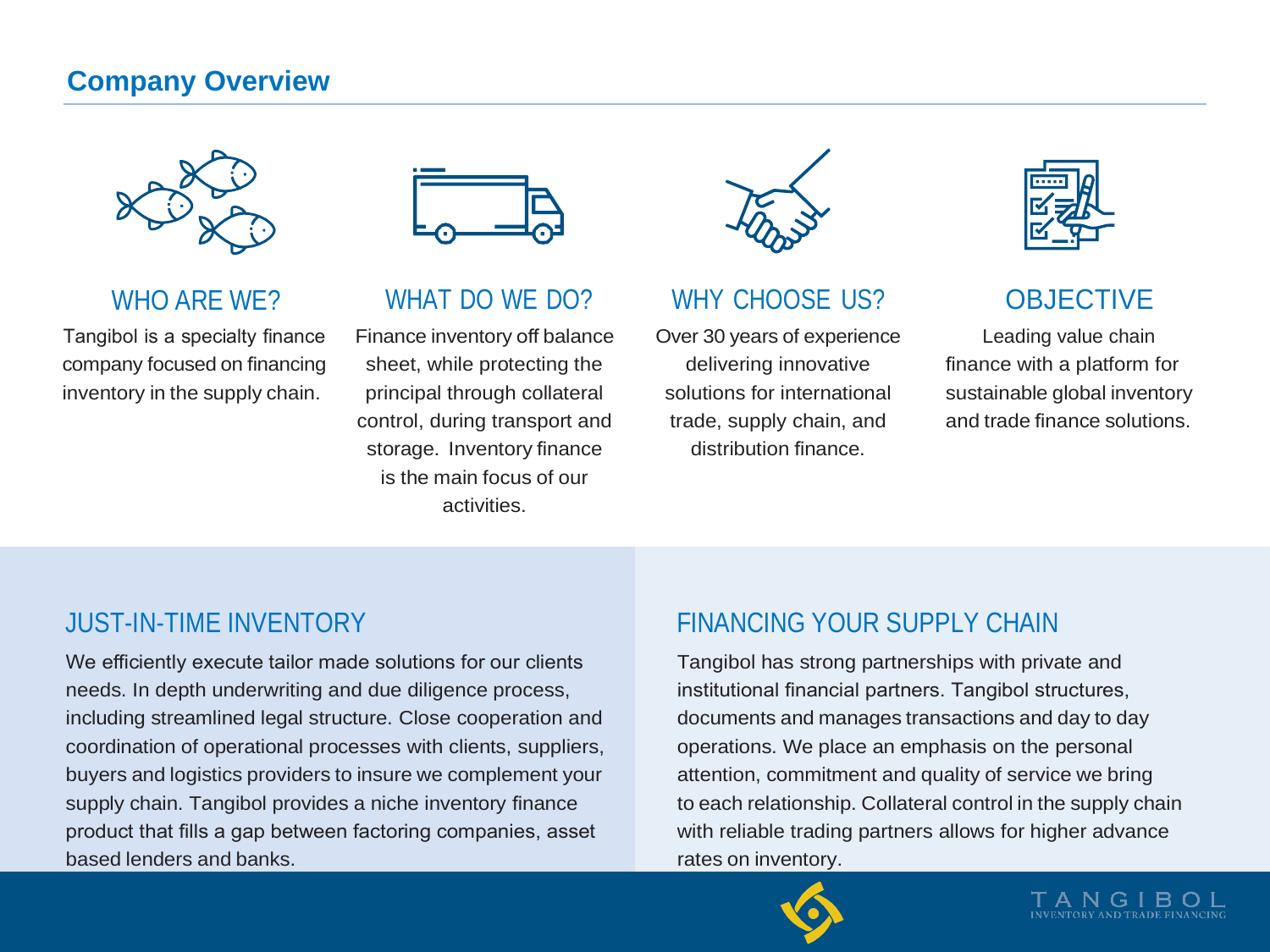SUPPLY CHAIN FINANCE / SUPPLY CHAIN MANAGEMENT/GLOBAL SALES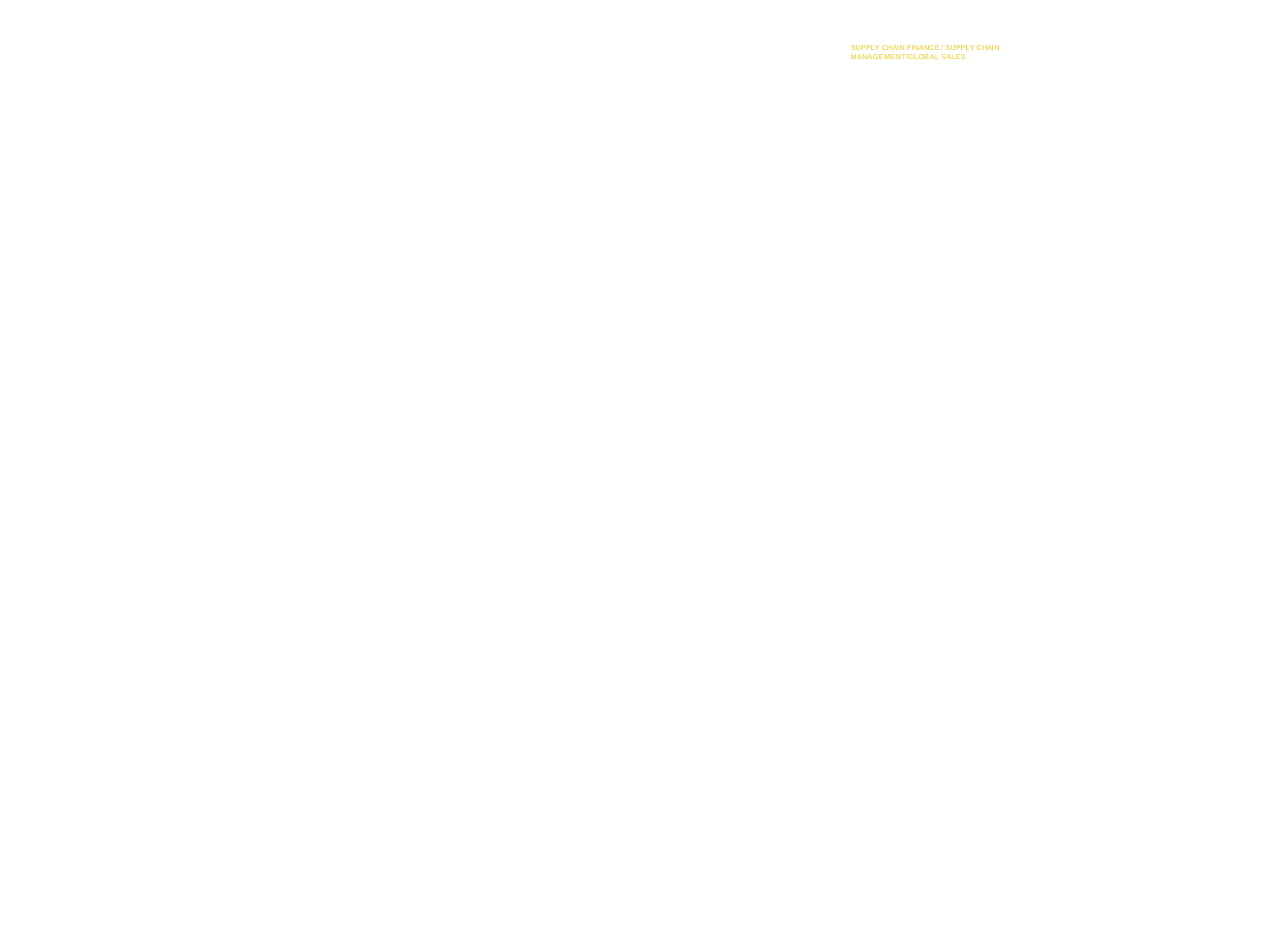### **For Our Clients**





Tangibol becomes the temporary owner of goods in transport and storage on behalf of the client.

Tangibol holds the goods for up to 180 days and sells them to the client or final buyer upon the client's request.

Tangibol provides capital and related supply chain services to the client.

Tangibol uses temporary ownership of the goods as a tool to help the client manage their balance sheet and provide more capital than a traditional bank loan.



**JPB GLOBAL SOLUTIONS** SUPPLY CHAIN FINANCE / SUPPLY CHAIN MANAGEMENT/GLOBAL SALES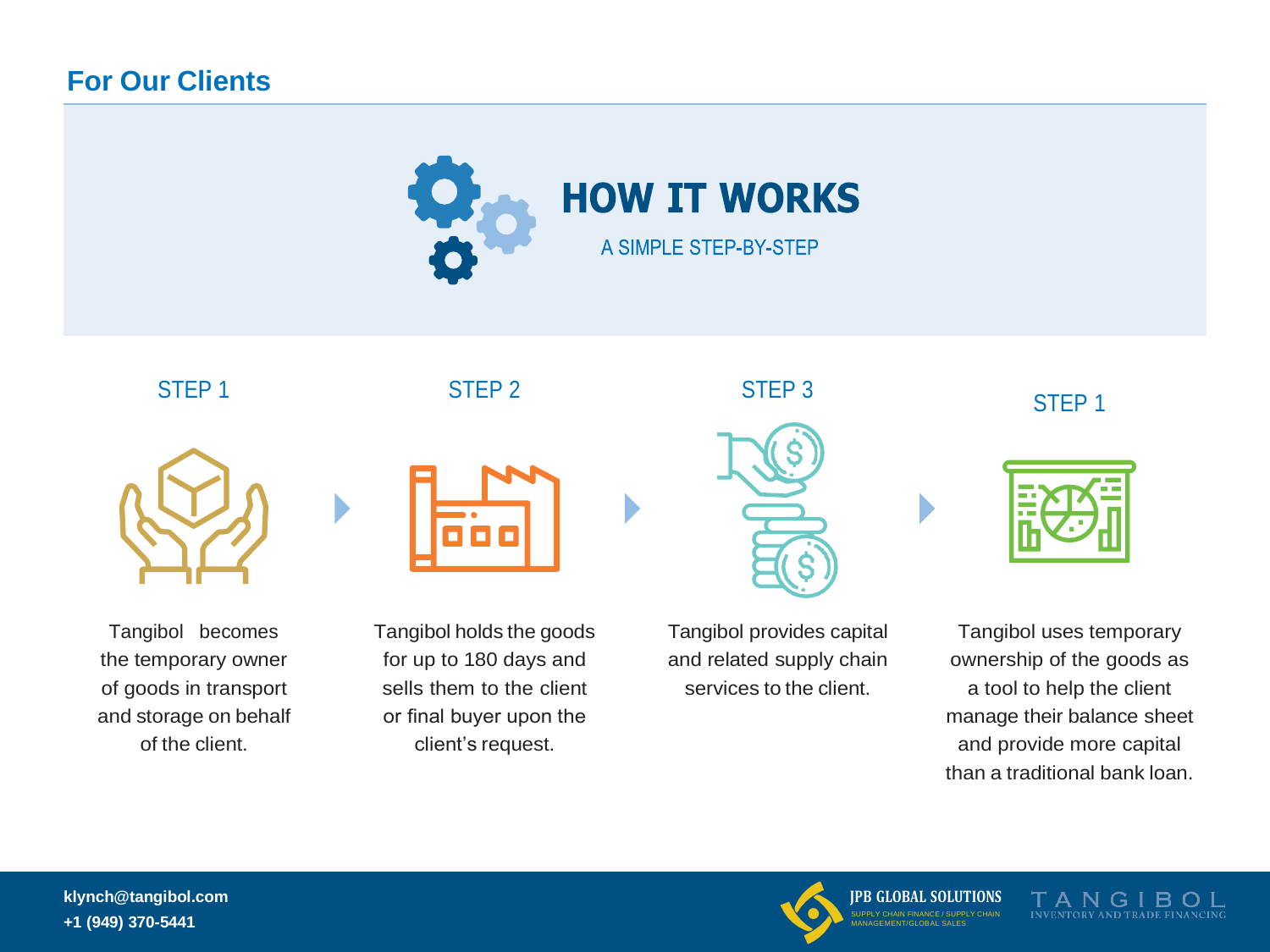## **Business Product Step by Step Model A- Buyer (Client) Procurement Program**



**[klynch@tangibol.com](mailto:klynch@tangibol.com) +1 (949) 370-5441**



**JPB GLOBAL SOLUTIONS** SUPPLY CHAIN FINANCE / SUPPLY CHAIN MANAGEMENT/GLOBAL SALES

TANGIB **INVENTORY AND TRADE FINANCING**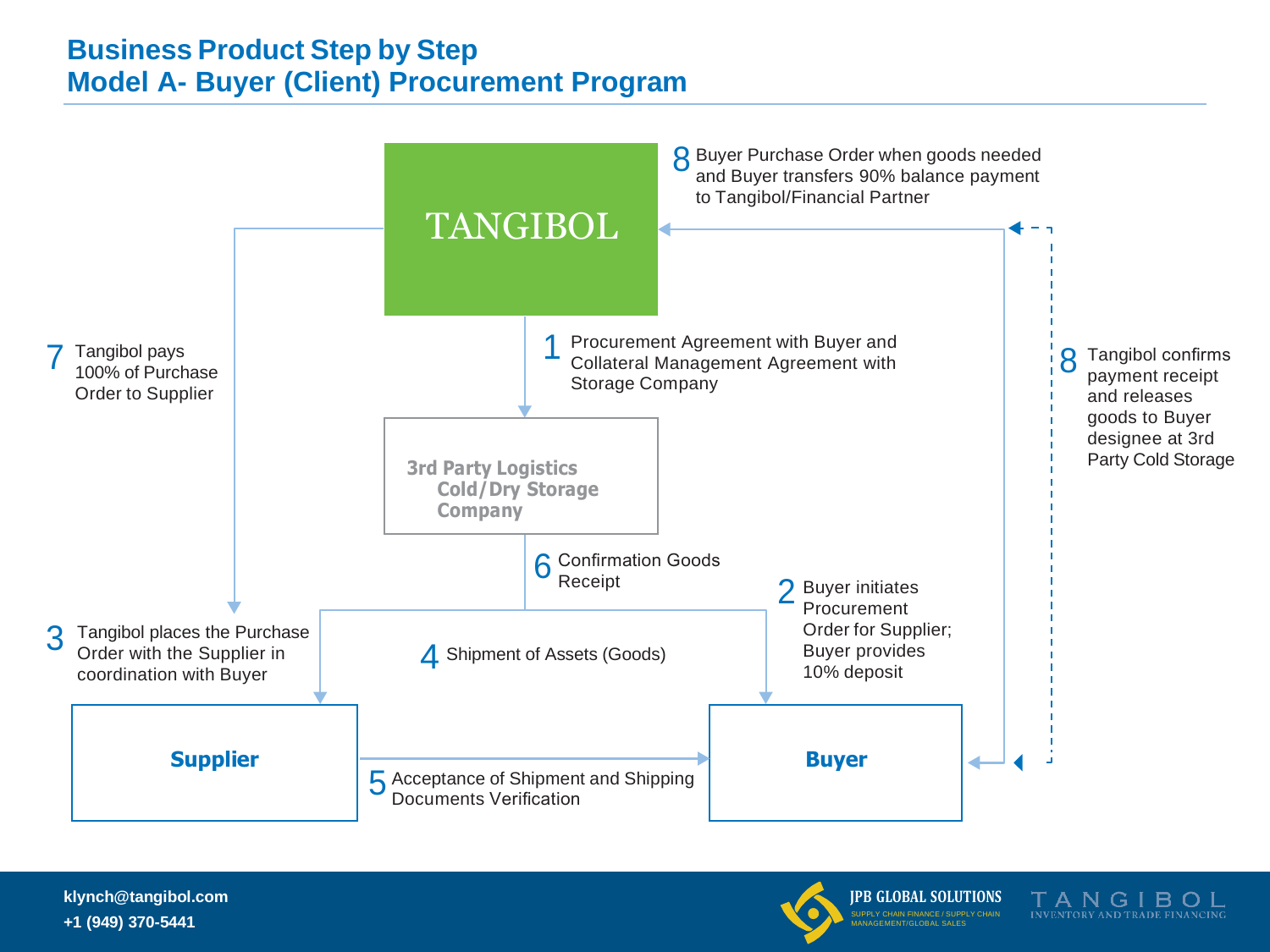- $\overline{\phantom{a}}$ Off-Balance Sheet (i.e. unsecured vs. bank loan secured on company )
- 90% advance on inventory •
	- Client only pays 10% deposit
	- " Tangibol pays 100% to supplier
- Client pays for use on an average daily balance
	- Minimal set-up and monthly fees
- Platform allows supply chain cost visibility and allocation •
	- Potential for negotiated cost sharing with supply chain partners
- Manage seasonal inventory peaks
	- Complementary tool for inventory and trade finance as part of the capital strucure
	- Cash not tied up in non-performing assets
	- **Better capital allocation than equity**
	- Up to 180 days off-balance sheet and 180 days to purchase goods
- Streamlined to set-up and efficient to manage
	- Available on daily basis for response and turnaround
	- Flexible alternative structures to basic overview of Procurement Program

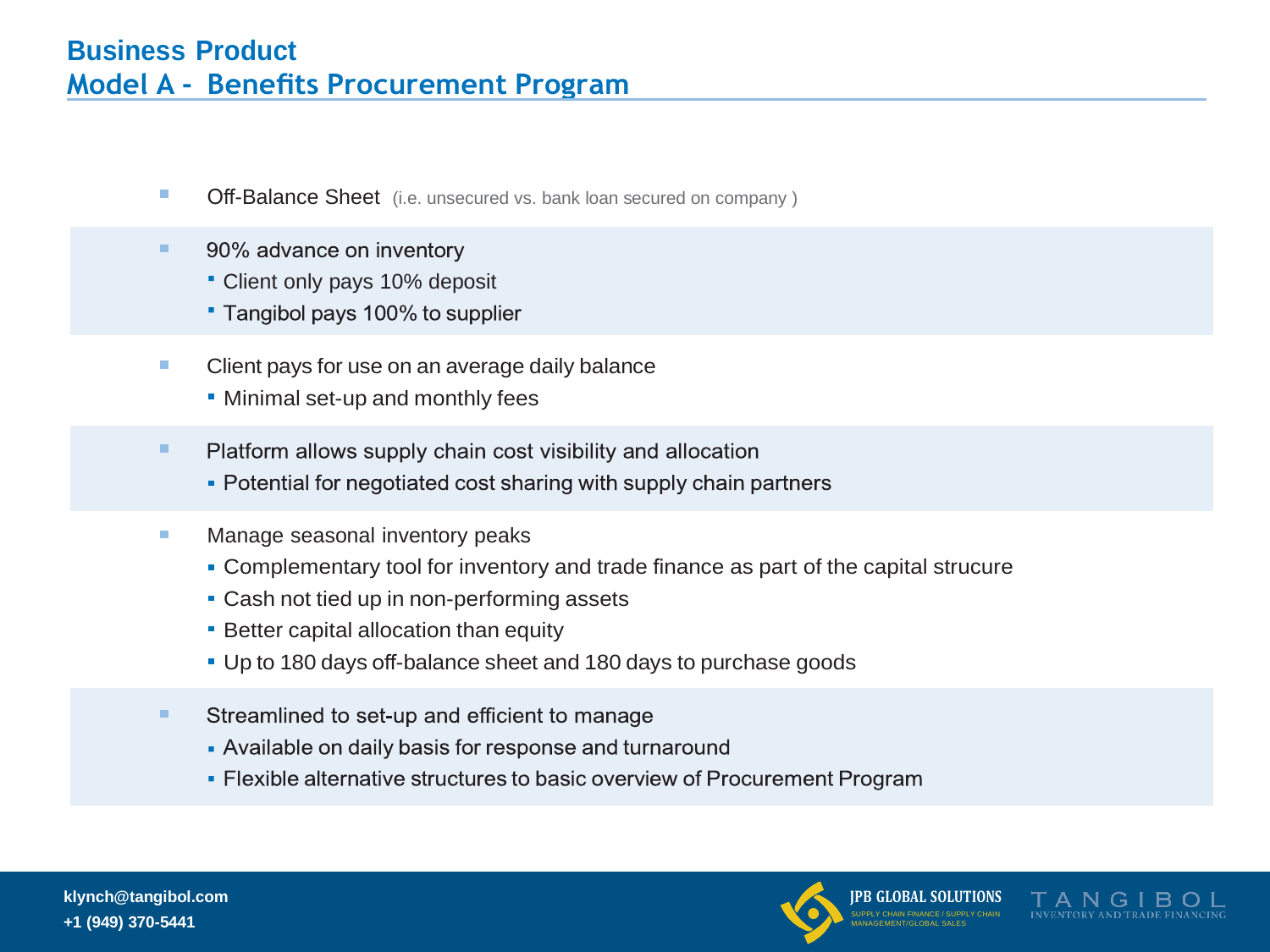### JOHN PAUL BRIGNETI

Supply Chain Finance / Supply Chain Management / Global Sales

Mobile: (+1) 954-253-4770 e-mail: [johnpaul.brigneti@jpbgts.com](mailto:johnpaul.brigneti@jpbgts.com) 2801 NW 72nd Ave Ste.120 Miami FL 33122